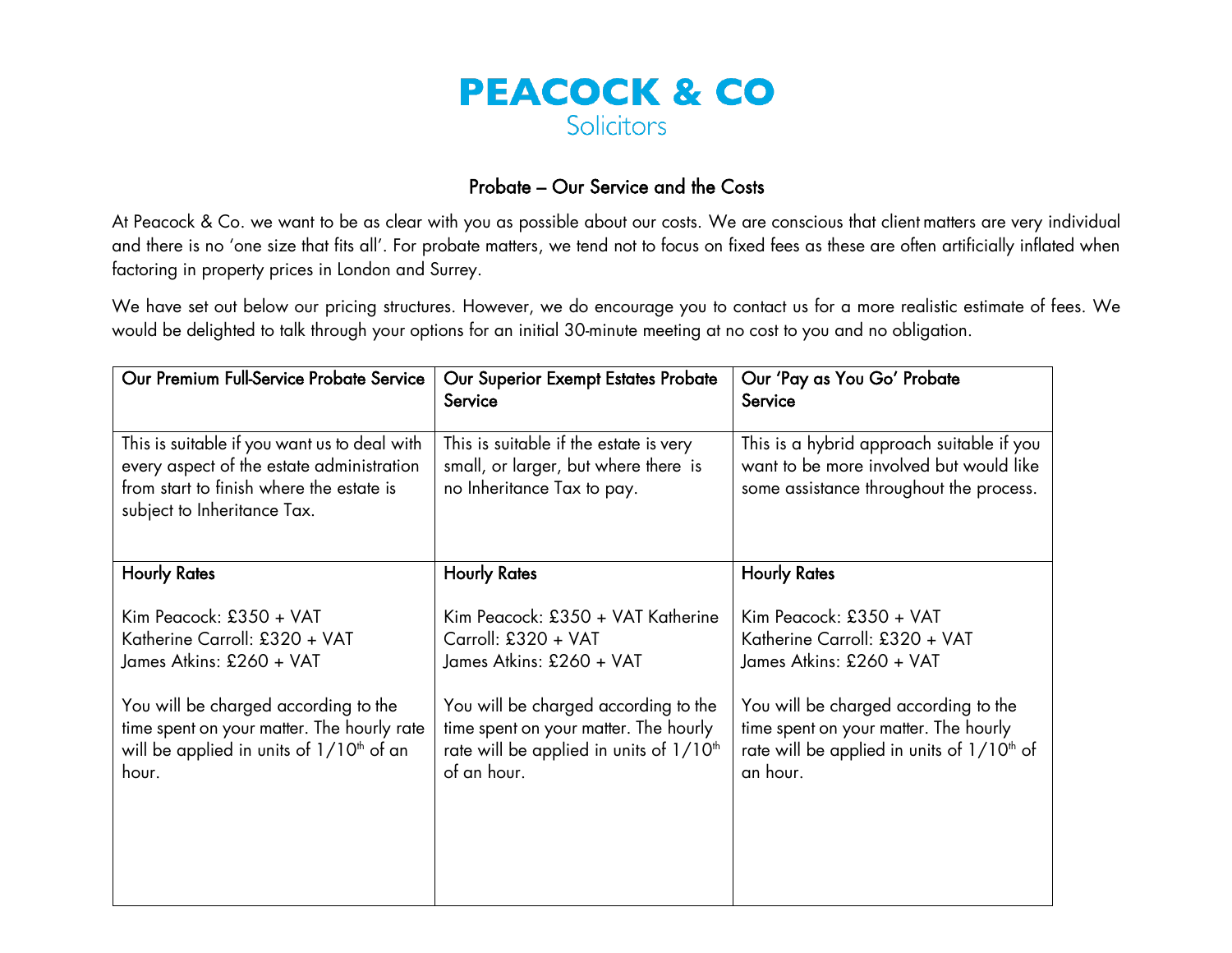| <b>Costs Guide</b>                                                                                                                                                                                                                                                                                                                                    |                                                                                                                                          | <b>Costs Guide</b>                                                                                                                                                                                                                                                                                                                                                 |                                                                                                  | <b>Costs Guide</b>                                                                                                                                                      |
|-------------------------------------------------------------------------------------------------------------------------------------------------------------------------------------------------------------------------------------------------------------------------------------------------------------------------------------------------------|------------------------------------------------------------------------------------------------------------------------------------------|--------------------------------------------------------------------------------------------------------------------------------------------------------------------------------------------------------------------------------------------------------------------------------------------------------------------------------------------------------------------|--------------------------------------------------------------------------------------------------|-------------------------------------------------------------------------------------------------------------------------------------------------------------------------|
| We estimate your costs depending on<br>the gross value of the estate.<br>Value<br>Costs estimate<br>$£325,000 -$<br>£4,000 - £6,500                                                                                                                                                                                                                   |                                                                                                                                          | We estimate your costs depending on<br>the gross value of the estate.<br>Value<br>Costs estimate<br>$£2,500 - £4,500$<br>Up to                                                                                                                                                                                                                                     |                                                                                                  | We shall estimate costs based on the<br>scope of work you require.<br>We will charge you monthly<br>and keep you fully updated as to<br>the time we are spending on the |
| £499,999<br>$£500,000 -$<br>£699,999<br>£700,000 -<br>£999,999<br>£1million -<br>£2million<br>£2million+                                                                                                                                                                                                                                              | $+ VAT$<br>$£6,500 -$<br>£10,000 + VAT<br>$£10,000 -$<br>£16,000 + VAT<br>$£16,000 -$<br>£25,000 + VAT<br>from $£25,000 +$<br><b>VAT</b> | £325,000<br>£325,000 -<br>£499,999<br>£500,000<br>$-$ £1m<br>£1million+                                                                                                                                                                                                                                                                                            | + VAT<br>$£4,500 - £5,500$<br>+ VAT<br>$£5,500 - £8,000$<br>+ VAT<br>from £8,000 +<br><b>VAT</b> | matter. This means you can decide how<br>much you want us to be involved.                                                                                               |
| <b>The Service</b><br>Provide you with a dedicated and<br>$\bullet$<br>experienced probate solicitor to<br>work on your matter<br>Meet with you to discuss<br>$\bullet$<br>probate procedure<br>Identify the legally appointed<br>executors or administrators<br>and beneficiaries<br>Accurately identify the type of<br>probate application required |                                                                                                                                          | <b>The Service</b><br>Provide you with a dedicated and<br>$\bullet$<br>experienced probate solicitor to<br>work on your matter<br>Meet with you to discuss<br>probate procedure<br>Identify the legally appointed<br>$\bullet$<br>executors or administrators<br>and beneficiaries<br>Accurately identify the type of<br>$\bullet$<br>probate application required |                                                                                                  | <b>The Service</b><br>This depends on the level of service you<br>want.<br>The level of service we provide will be<br>aspects of the Premium.                           |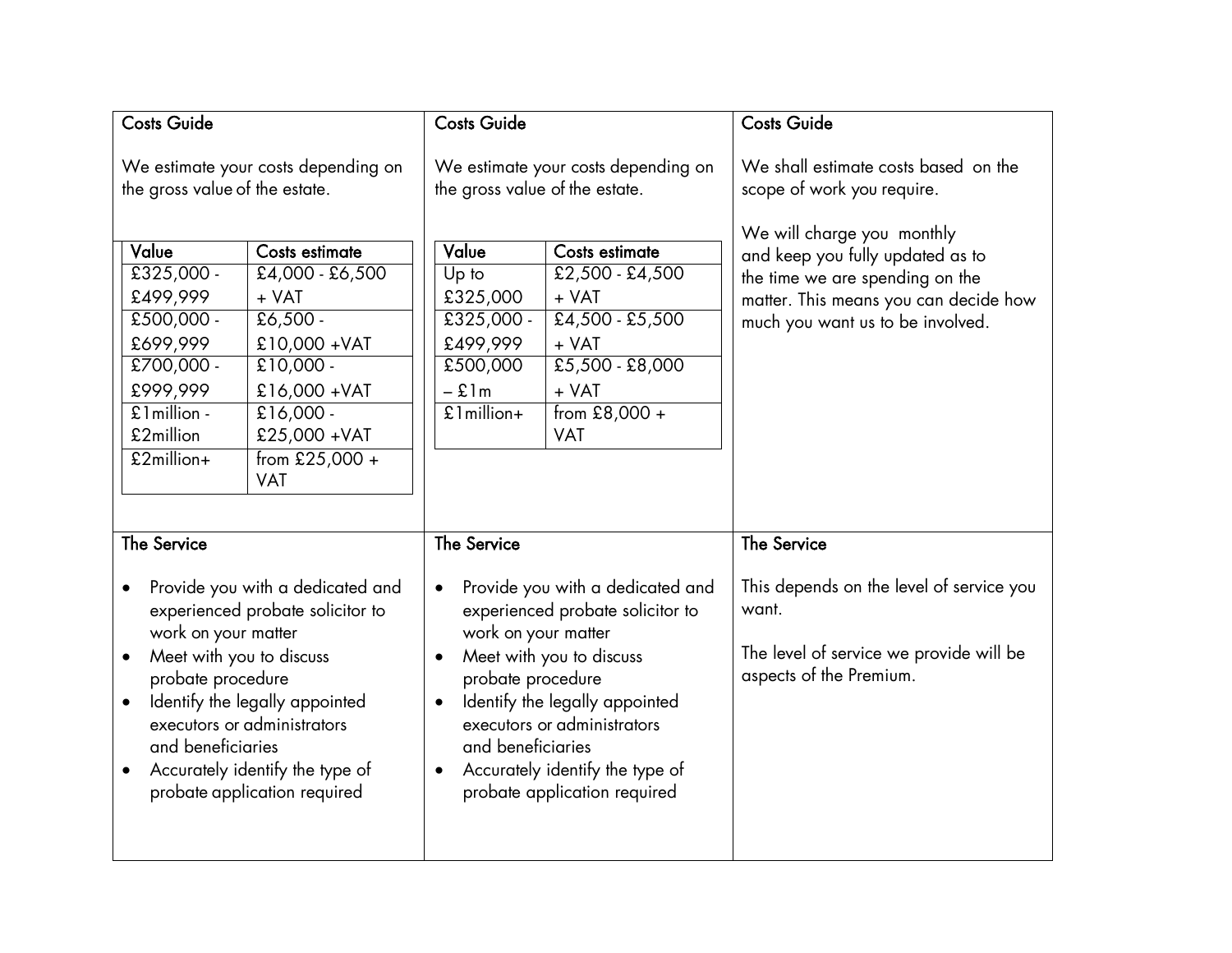| Advise on advertising for<br>creditors<br>Contact asset holders to obtain<br>$\bullet$<br>probate valuations<br>Contact liability holders to obtain<br>$\bullet$<br>probate valuations<br>Prepare schedules of assets &<br>$\bullet$<br>liabilities at the date of death<br>Calculated Inheritance Tax and<br>$\bullet$<br>advise on how to pay this<br>Complete the relevant HMRC<br>$\bullet$<br>Inheritance Tax return IHT400<br>and the accompanying<br>schedules<br>Organise to pay the necessary<br>$\bullet$<br>proportion of the Inheritance Tax<br>due by releasing monies from asset<br>holders in this respect or advise<br>how to pay if there are limited<br>liquid assets<br>Draft an oath for executors or<br>$\bullet$<br>administrators to swear; meeting | $\bullet$<br>$\bullet$<br>$\bullet$<br>$\bullet$<br>$\bullet$<br>$\bullet$<br>$\bullet$<br>$\bullet$ | Advise on advertising for<br>creditors<br>Contact asset holders to obtain<br>probate valuations<br>Contact liability holders to obtain<br>probate valuations<br>Prepare schedules of assets &<br>liabilities at the date of death<br>Complete the shortened<br>Inheritance Tax return IHT205<br>Draft an oath for executors or<br>administrators to swear; meeting<br>with you if necessary<br>Make the application to the<br>Probate Court on your behalf<br>Obtain the probate and send a<br>probate report to you advising of<br>next steps.<br>Collect in the assets in the estate<br>using our client account as the<br>executor account<br>Discharge any liabilities |  |
|----------------------------------------------------------------------------------------------------------------------------------------------------------------------------------------------------------------------------------------------------------------------------------------------------------------------------------------------------------------------------------------------------------------------------------------------------------------------------------------------------------------------------------------------------------------------------------------------------------------------------------------------------------------------------------------------------------------------------------------------------------------------------|------------------------------------------------------------------------------------------------------|----------------------------------------------------------------------------------------------------------------------------------------------------------------------------------------------------------------------------------------------------------------------------------------------------------------------------------------------------------------------------------------------------------------------------------------------------------------------------------------------------------------------------------------------------------------------------------------------------------------------------------------------------------------------------|--|
| with you if necessary.<br>Make the application to the<br>$\bullet$<br>Probate Court on your behalf<br>Obtain the probate and send a<br>$\bullet$<br>probate report to you advising of<br>next steps                                                                                                                                                                                                                                                                                                                                                                                                                                                                                                                                                                        | $\bullet$<br>$\bullet$                                                                               | Liaise with HMRC with regard to<br>finalizing the deceased's Income<br>Tax affairs to the date of death<br>Liaise with our property<br>department with regard to the<br>sale of any property                                                                                                                                                                                                                                                                                                                                                                                                                                                                               |  |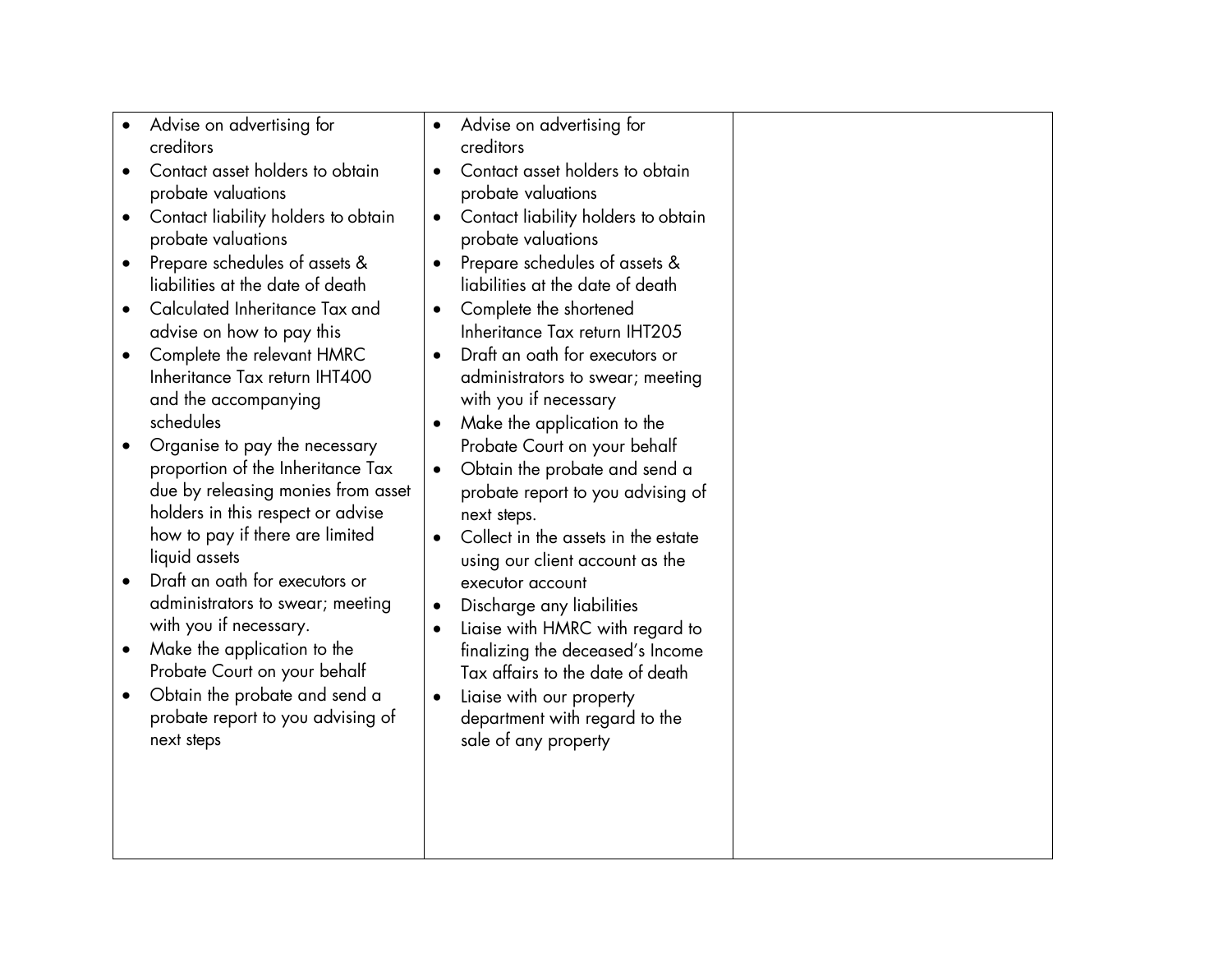- Collect in the assets in the estate using our client account as the executor account
- Discharge any liabilities
- Liaising with HMRC with regard to finalizing the deceased's Income Tax affairs to the date of death.
- Liaise with our property department with regard to the sale of any property
- Advise on Capital Gains Tax as part of any sale of assets and whether appropriation to the beneficiaries is required
- Payment of any legacies under the will or specific bequests
- Organize interim distributions to the residuary beneficiaries and bankruptcy searches against their names
- Payment of Inheritance Tax efficiently to avoid interest charges
- Liaise with HMRC Inheritance Tax with regard to paying the Inheritance Tax when any property is sold
- Advise on Capital Gains Tax as part of any sale of assets and whether appropriation to the beneficiaries is required
- Pay any legacies under the will or specific bequests
- Organize interim distributions to the residuary beneficiaries and bankruptcy searches against their names
- Advise on the Income Tax and Capital Gains Tax position of the estate for income earned during the estate administration and any gains in asset values. Report this to HMRC informally.
- Organize a final distribution of the estate to the beneficiaries
- Prepare the estate accounts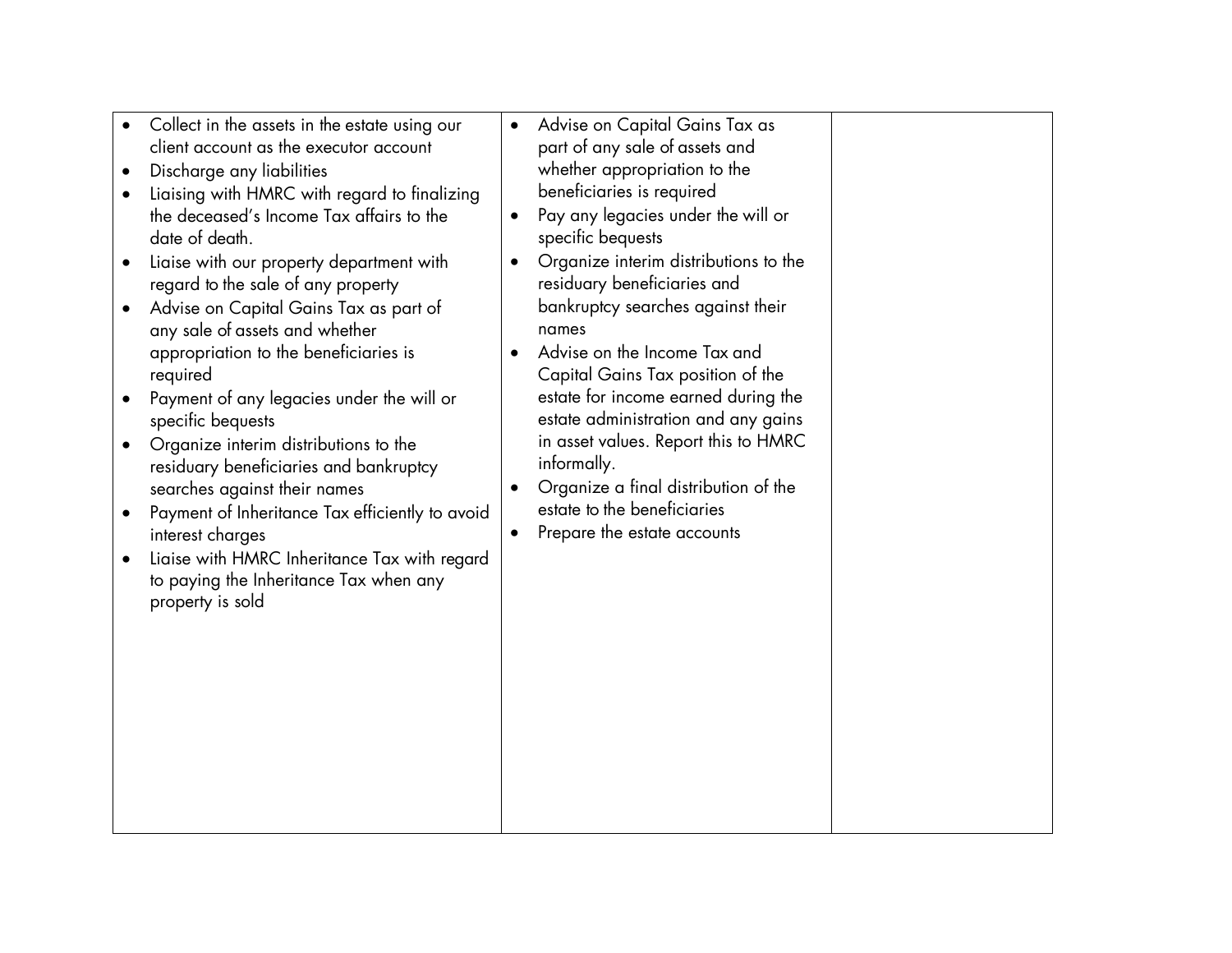| Liaise with HMRC Inheritance Tax with regard     |  |
|--------------------------------------------------|--|
| to any queries raised in relation to the value   |  |
| of the estate                                    |  |
| Report any corrections to the probate            |  |
| valuation of the estate and filing a corrective  |  |
| account with HMRC Inheritance Tax                |  |
| Claim any loss on sale for a capital loss in the |  |
| sale of property or shares                       |  |
| Apply for a clearance certificate.               |  |
| Advise on the Income Tax and Capital Gains       |  |
| Tax position of the estate for income earned     |  |
| during the estate administration and any         |  |
| gains in asset values. Report this to HMRC       |  |
| either informally or by registering a 'complex   |  |
| estate' by way of the Trust Registration         |  |
| Service and then file an SA900 Return            |  |
| Organize a final distribution of the estate to   |  |
| the beneficiaries                                |  |
| Prepare the Estate Accounts                      |  |
|                                                  |  |
|                                                  |  |
|                                                  |  |
|                                                  |  |
|                                                  |  |
|                                                  |  |
|                                                  |  |
|                                                  |  |
|                                                  |  |
|                                                  |  |
|                                                  |  |
|                                                  |  |